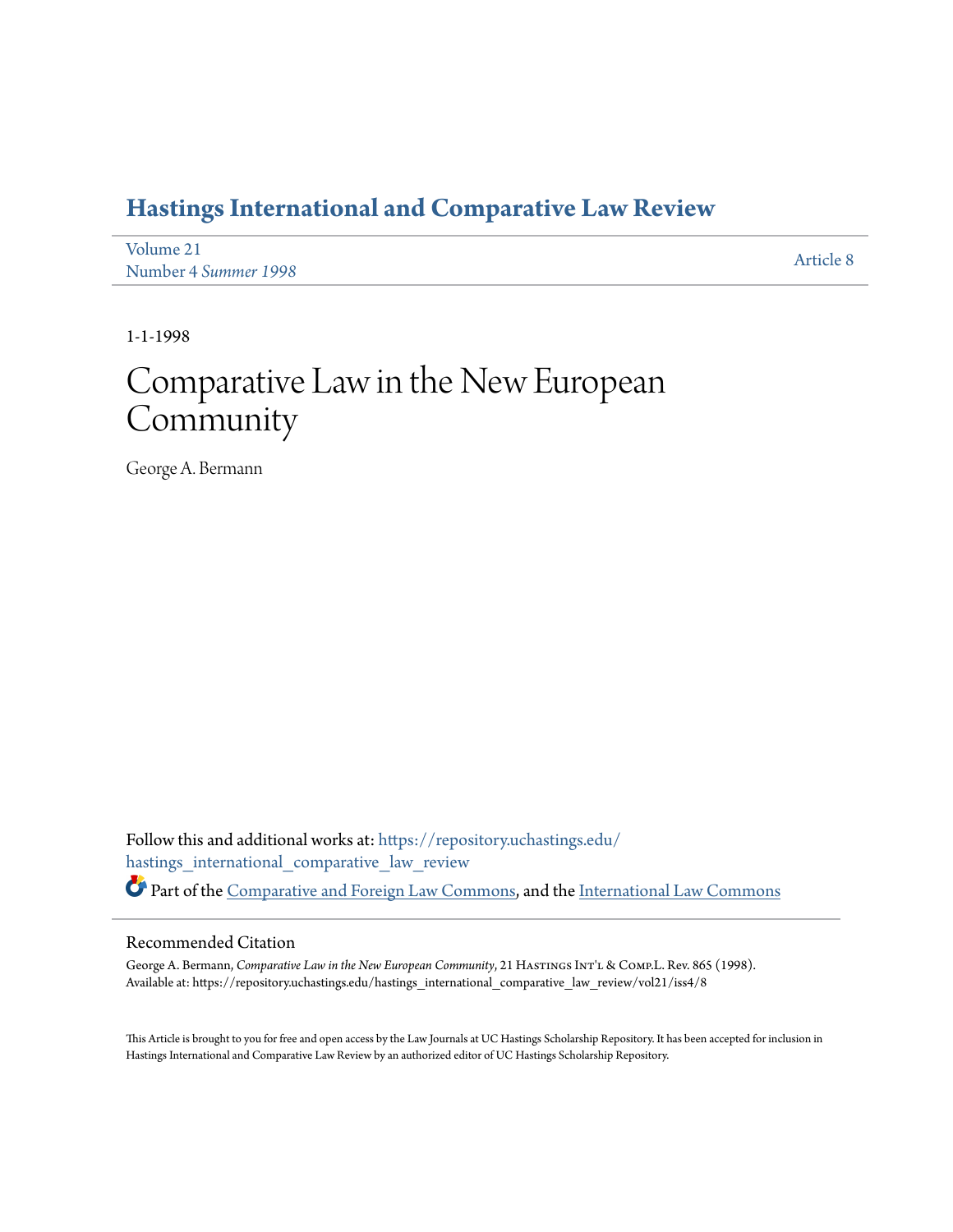# **Comparative Law in the New European Community**

*By* GEORGE A. BERMANN\*

#### **I. Introduction**

As a member and leader of America's immediate post-war generation of comparative lawyers, Rudolf Schlesinger viewed the then European Economic Community (Community) as an unprecedentedly important arena for the theory and practice of comparative law. He was right in doing so. As we know, the Community initially faced the prospect, among other things, of harmonizing the laws of six continental European countries, representing distinct branches of the European civil law tradition. Then, within a dozen years, the Community expanded to pick up members that stood on the outskirts of the European civil law tradition (Denmark) and squarely within the common law orbit (United Kingdom and Ireland).

For contemporary legal academics (particularly those trained in European law) who were looking to put the theory and instruments of comparative law learning to practical and meaningful use, a better opportunity could hardly be imagined. Legal integration on this ambitious scale promised—or rather threatened—to require a detailed comparison among the substantive laws of the Member States in comparative law's favorite context: law reform. From a substantive law point of view, the Community faced a good deal more than the prospect of aligning their external tariffs. They faced the prospect of a larger convergence. From the start, the notion of a European market without internal barriers raised broad prospects for harmonizing national economic law in a potentially bewildering range of policy areas. It became commonplace for Community law to justify virtually any harmonization measure under article **100** (and later article **100a)**

**<sup>\*</sup>** Beekman Professor of Law and Director of the European Legal Studies Center, Columbia University School of Lav.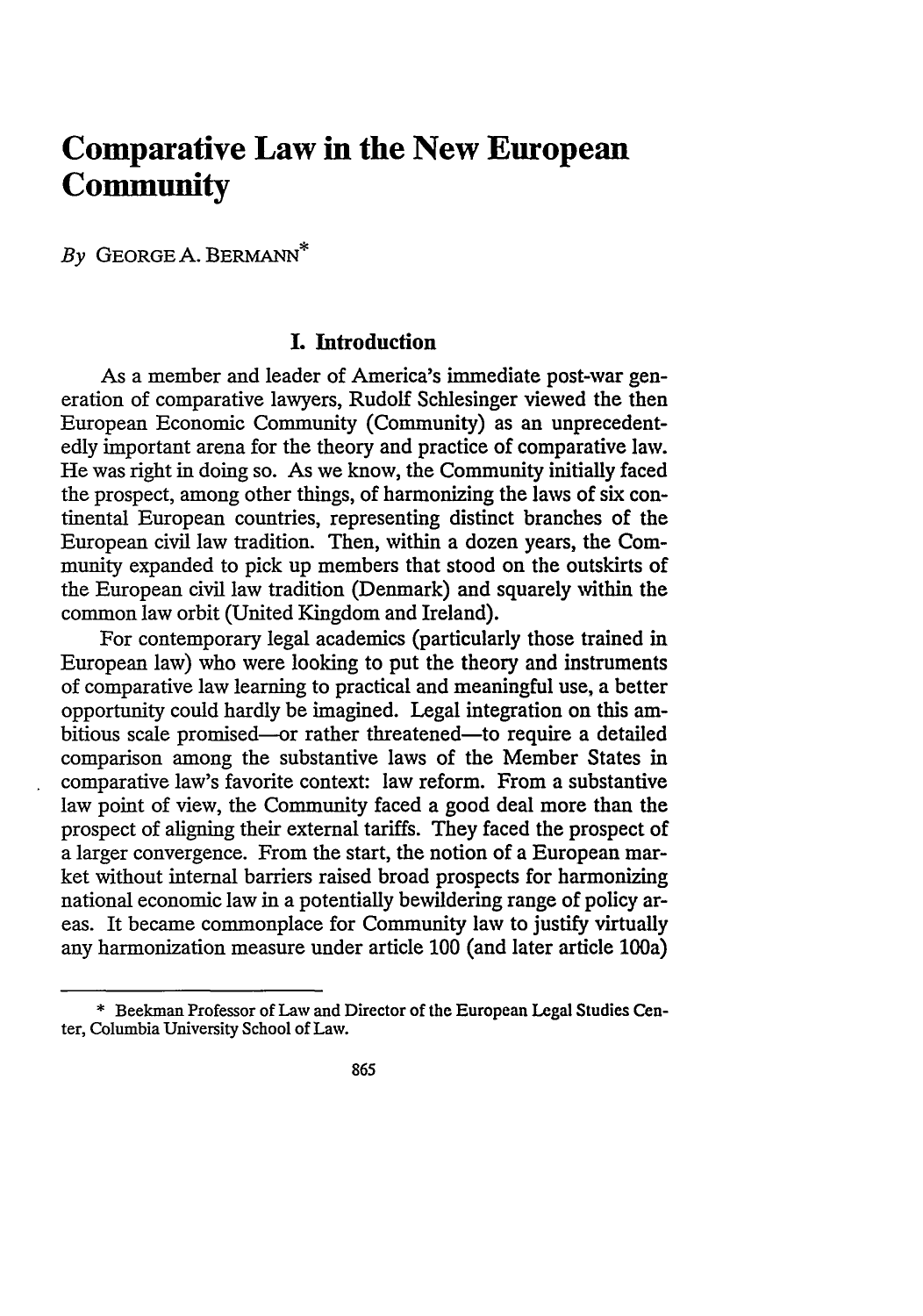of the Treaty of Rome or, if need be, under article 235, the implied powers provision. Thus, the opportunities for law reform through the comparative method, whether practiced among civil law systems or between civil and common law systems, appeared to be practically boundless. It is a small wonder that the Community looked not only like a bold political and economic experiment, but a true comparative law adventure!

This strikes me as a perfect occasion to reflect on the nature of the comparative law enterprise in the Community in which Rudolf Schlesinger played such an important part. I do not purport in these remarks to have formed a view that is in any sense definitive for me, much less for the many others among us who have witnessed and even participated in it. However, I am prepared to venture a couple of ideas.

## **H. The Role of the Civil Law and Common Law Distinction in the Community's Legal Integration**

As to the significance of the civil law-common law distinction in the Community's legal integration, comparatists simply may have expected too much. In retrospect, there are several reasons why the necessity of reconciling civilian and common law thinking was less urgent in the Community lawmaking process than initially envisioned, even with the eventual accession of common law members.

First, the Community sprung up fully on civil law soil and developed its legal foundations without any direct influence from a common law Member State, because there were none. In the first expansion, the Community took on a small minority of common law Member States. Subsequent expansions did not increase the common law presence, nor are there prospects for their doing so in the future.

Second, and more basic, Community law primarily developed in legal fields for which the civil law-common law distinction is simply not a highly relevant one. It is not that Community law is only about tariffs and taxes-fields for which the distinction indeed has little if any significance-because it is not. Community law is, however, mainly about economic regulation, and it is far from clear that economic regulation in the contemporary European nation-state has much to do with civil law concepts or even with civil law methods. With the rise of subsidiarity thinking, it is even less likely than before that Community law will develop in fields close to the civil or common law core of any State.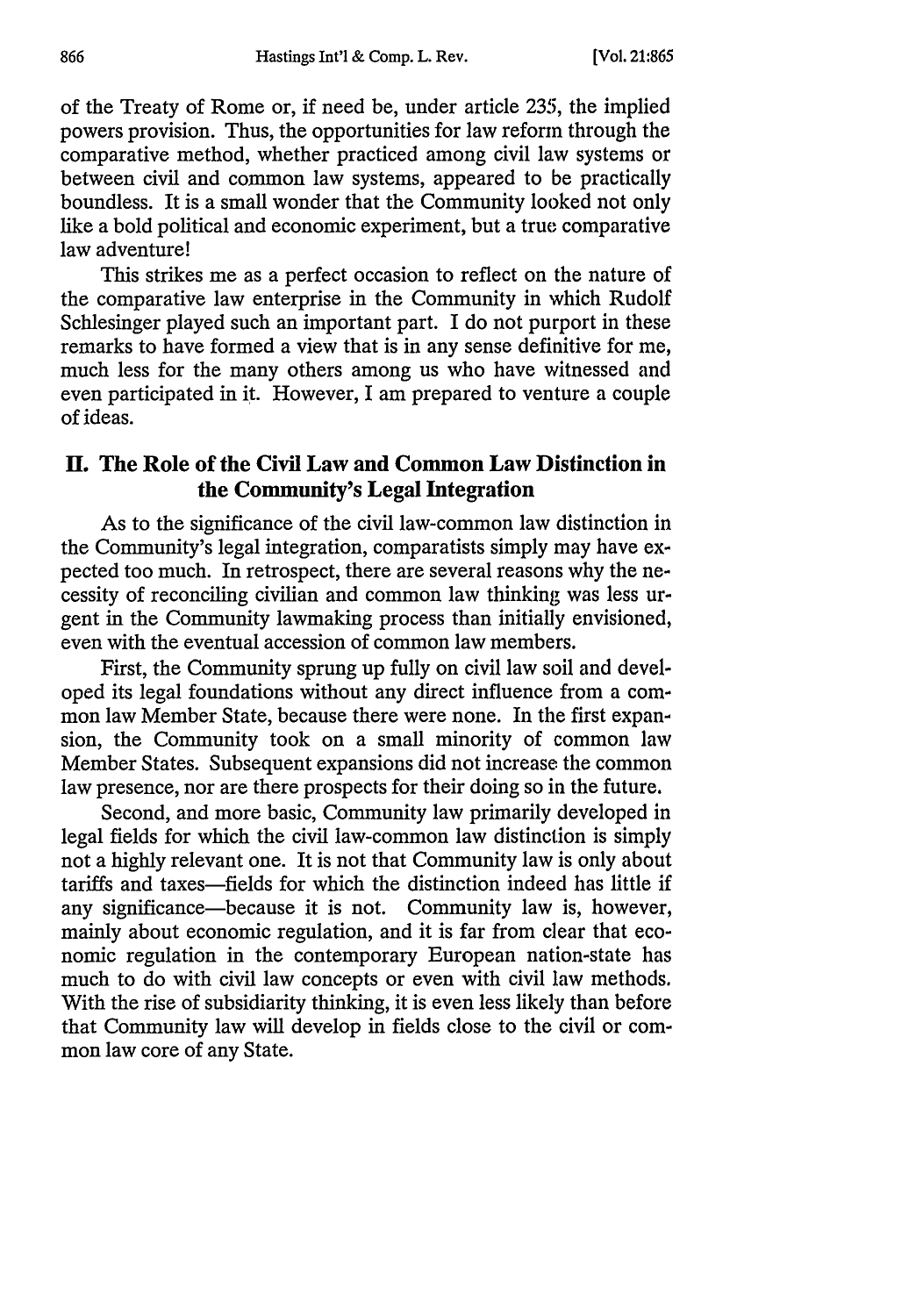# **III.** The Subordinaton of a "Neutral" Harmonization or **Convergence of National Law to the Community's Pursuit of Its Own Agenda**

The experience of the last forty years also shows that pursuit of a "neutral" harmonization or convergence of national law has consistently been subordinate to the Community's pursuit of its own distinctive, policy-driven legislative agenda. In retrospect this, too, should not come as any surprise. The Community's legal construction was not supposed to be an abstract exercise in comparative law. Frequently, Community law pursues objectives that may or may not correspond to the objectives of the national laws upon which it is superimposed. Competition law is the most obvious example.

Even where convergence of national laws was consciously sought through deliberate harmonization, it has not been sought as an end in itself. Rather, it was pursued with a view to determining the extent to which differences in regulatory policy among Member States could be considered as consistent with a common market and therefore tolerable within an economically integrated community. Harmonization as such was not a driving force; finding a common denominator was not the Community's agenda.

With imminent and not-so-imminent expansions of the Community, it is even less realistic to expect Community law to pursue convergence of Member State law as an end in itself. On the contrary, the Community can be expected increasingly to pursue its own distinctive policy objectives, be they consumer protection or construction of a common market in legal services. The objectives pursued reflect the evolving shape of the Community and the preoccupations of the world in which the Community operates. It will be purely incidental if these objectives implicate legal categories in which existing national laws exhibit interesting similarities or contrasts.

### **IV. Competition from** Other Modes **of Legal** Analysis

Applying comparative law methodology was logical at the **ori**gins of the Community. In the intervening years, however, other approaches rose in prominence and showed their own particular utility in the Community context. Among these approaches, law and economics comes chiefly to mind. The coincidence between the growth of Community law and the rise of the law and economics movement is an important historical fact, and that movement exerts an under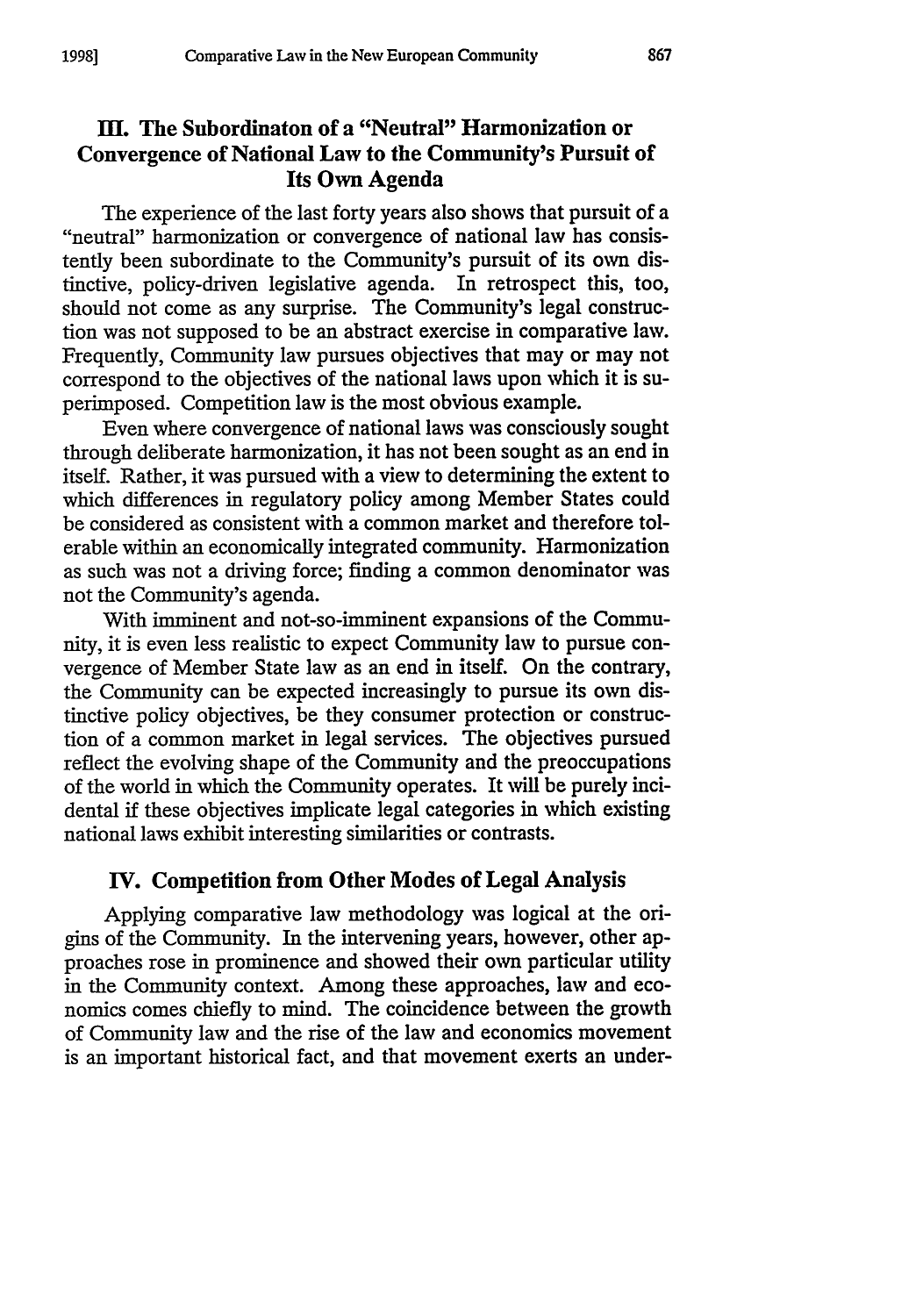standable appeal in a setting dominated **by** government regulation of the economy. The relationship between comparative law analysis and economic analysis of the law is too vast and unruly a subject to enter into on this occasion. Suffice it for present purposes to say that the deliberate pursuit of competing lines of inquiry, such as law and economics, renders it difficult and quite impossible to pursue the traditional comparative line of inquiry with the accustomed rigor.

#### **V. The Role of the Community as an International Actor**

So absorbing are the challenges of internal legal integration within the Community, particularly for academic comparative lawyers, that one can easily forget that strengthening Europe's voice in the external economic and political arena was and still is among the Community's most vital purposes. This is something that our friends in the field of international relations have been telling us for some time.

Even the casual legal observer cannot fail to note that Community lawmaking is increasingly a product of international policymaking processes. The Community is among the most energetic participants in bilateral, trilateral and more fully multilateral processes. The result is that international agreements play an ever more important role in the shaping of national and regional public policy within the Community. Entry into bilateral mutual recognition agreements with the United States, development of trilateral food quality standards with the United States and Japan, and active participation in the multilateral World Trade Organization are but the most prominent examples.

This is not, of course, to suggest that comparative law has no role in this transformation. On the contrary, the trend I describe opens up new vistas for comparative law. These are not the vistas to which traditional practitioners of the comparative method in **U.S.** academia are accustomed, but these are the vistas that will be important in the future. Many of us have already begun pursuing the comparative law dimension of these new international processes.

## **VI. Conclusion**

Assuming that I am not incorrect in my basic observations, what this adds up to is something quite striking. Even in the cradle of modern comparative law that is Western Europe, the tools, methods and very objectives of comparative law continue to change. Even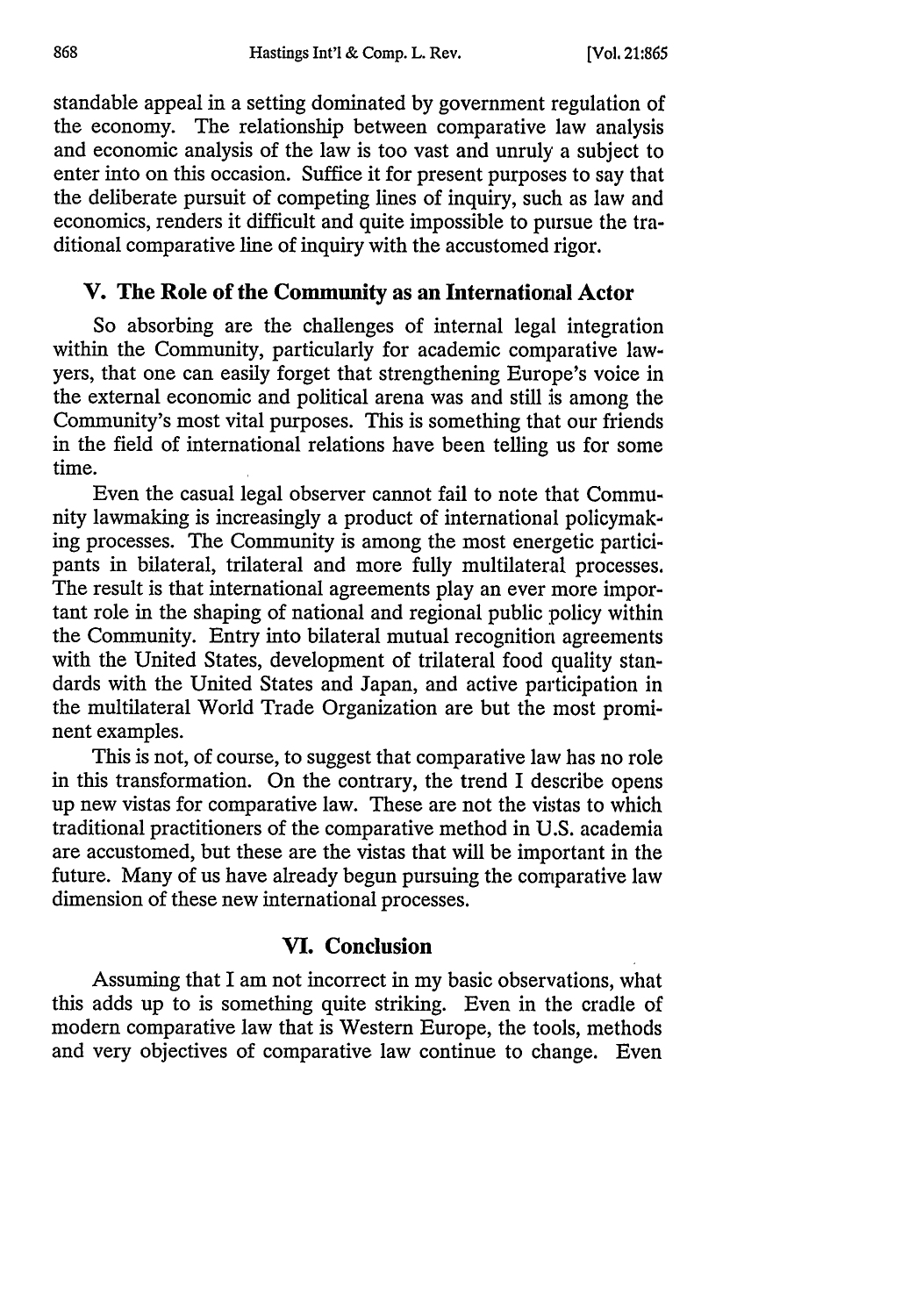here, the comparatist must deal in non-traditional classifications, acknowledge non-neutral policy objectives that drive contemporary legal systems, share the terrain with disciples of other intellectual traditions, and deploy accustomed methods in an unaccustomed environment shaped by new international legal processes. Whether this scenario is one that Rudolf Schlesinger could have anticipated at the start of, or even well into, his distinguished academic career, it is one that he would certainly have relished.